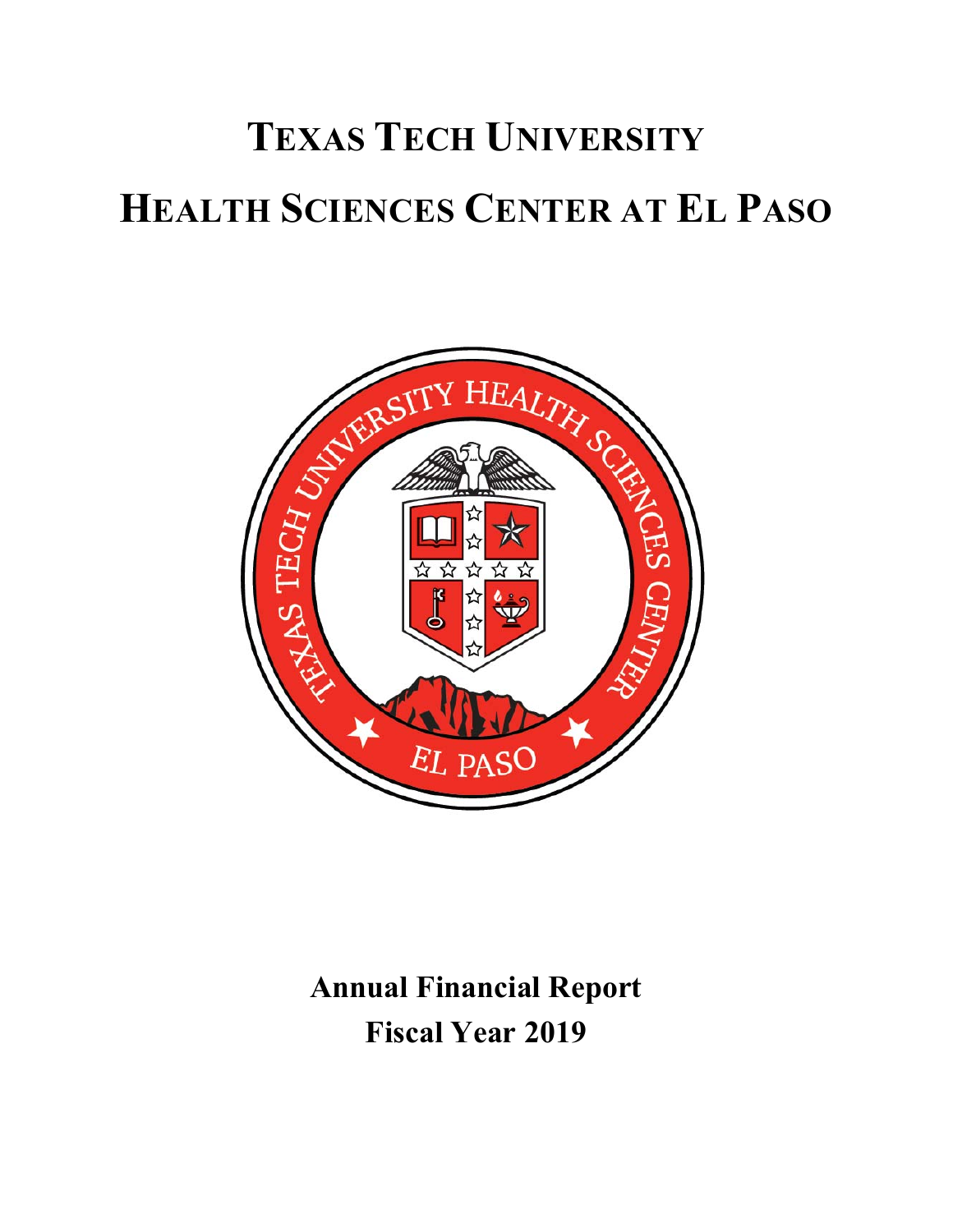## **Texas Tech University Health Sciences Center at El Paso (774)**

#### **Financial Statements**

Presented herein are the financial statements for Texas Tech University Health Sciences Center at El Paso for the year ended August 31, 2019. These statements have been prepared in compliance with Governmental Accounting Standards Board pronouncements and the Texas Comptroller of Public Accounts' Annual Financial Reporting Requirements.

This document supplements the Combined Annual Financial Report of the Texas Tech University System and provides a historical record of transactions relating to this particular institution.

The Combined Annual Financial Report of the Texas Tech University System includes primary statements as well as supplemental notes and schedules. The numbers therein are presented on a combined System‐wide basis.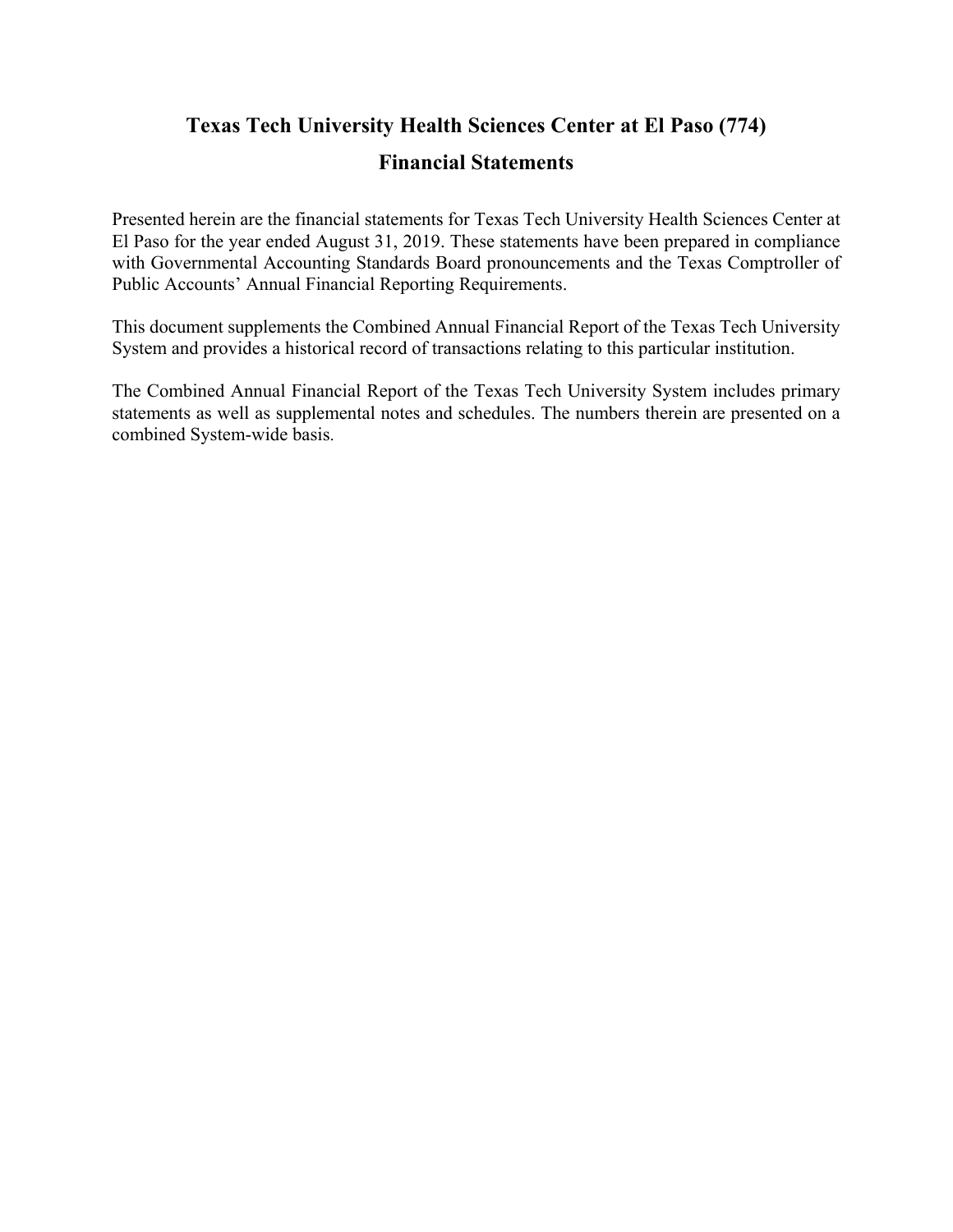## **Table of Contents**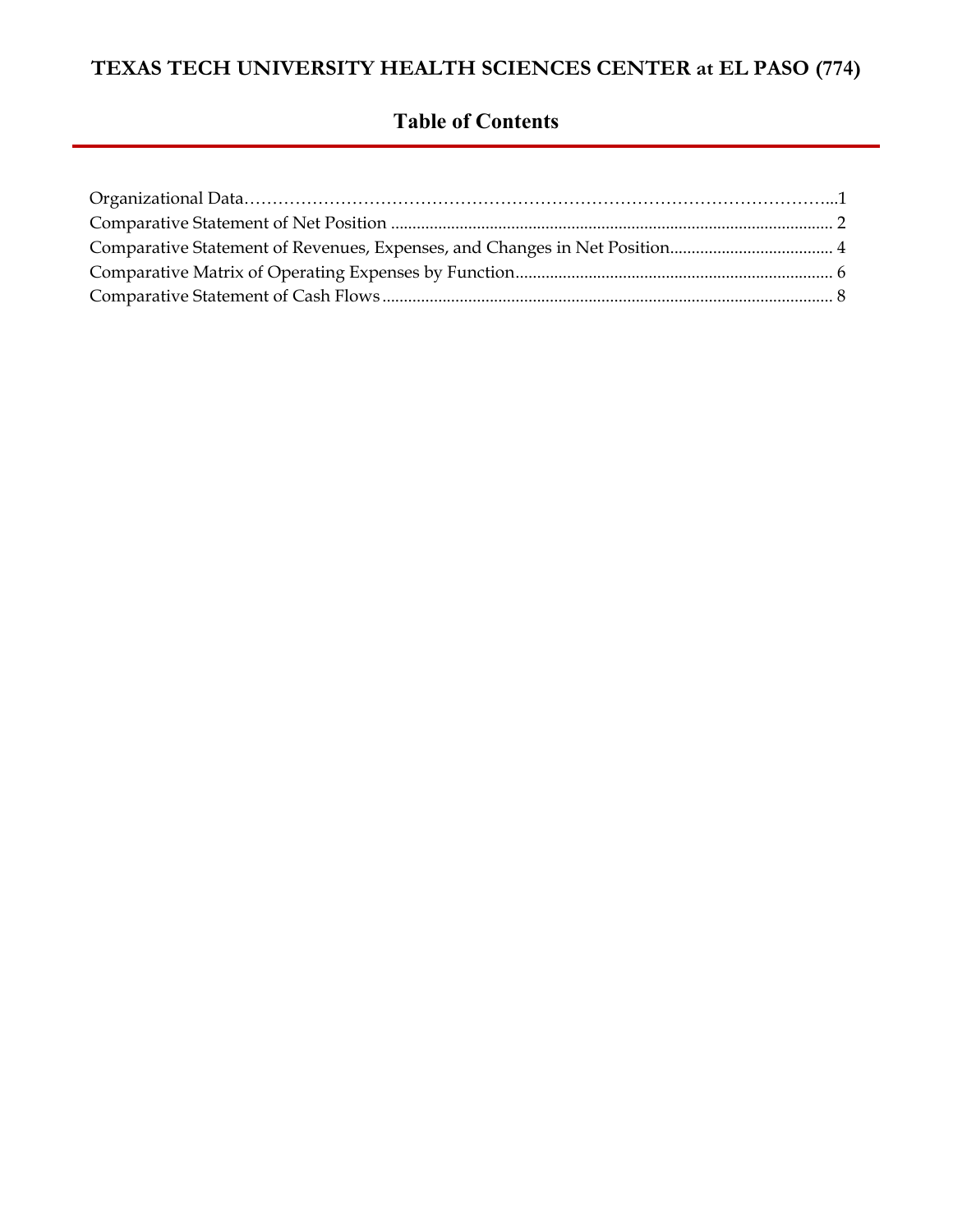Annual Financial Report

## **Organizational Data**

#### **BOARD OF REGENTS**

#### Term Expires

#### **FISCAL OFFICERS**

| Sue M. Fuciarelli Vice President for Finance and Administration and Chief Financial Officer |
|---------------------------------------------------------------------------------------------|
|                                                                                             |
|                                                                                             |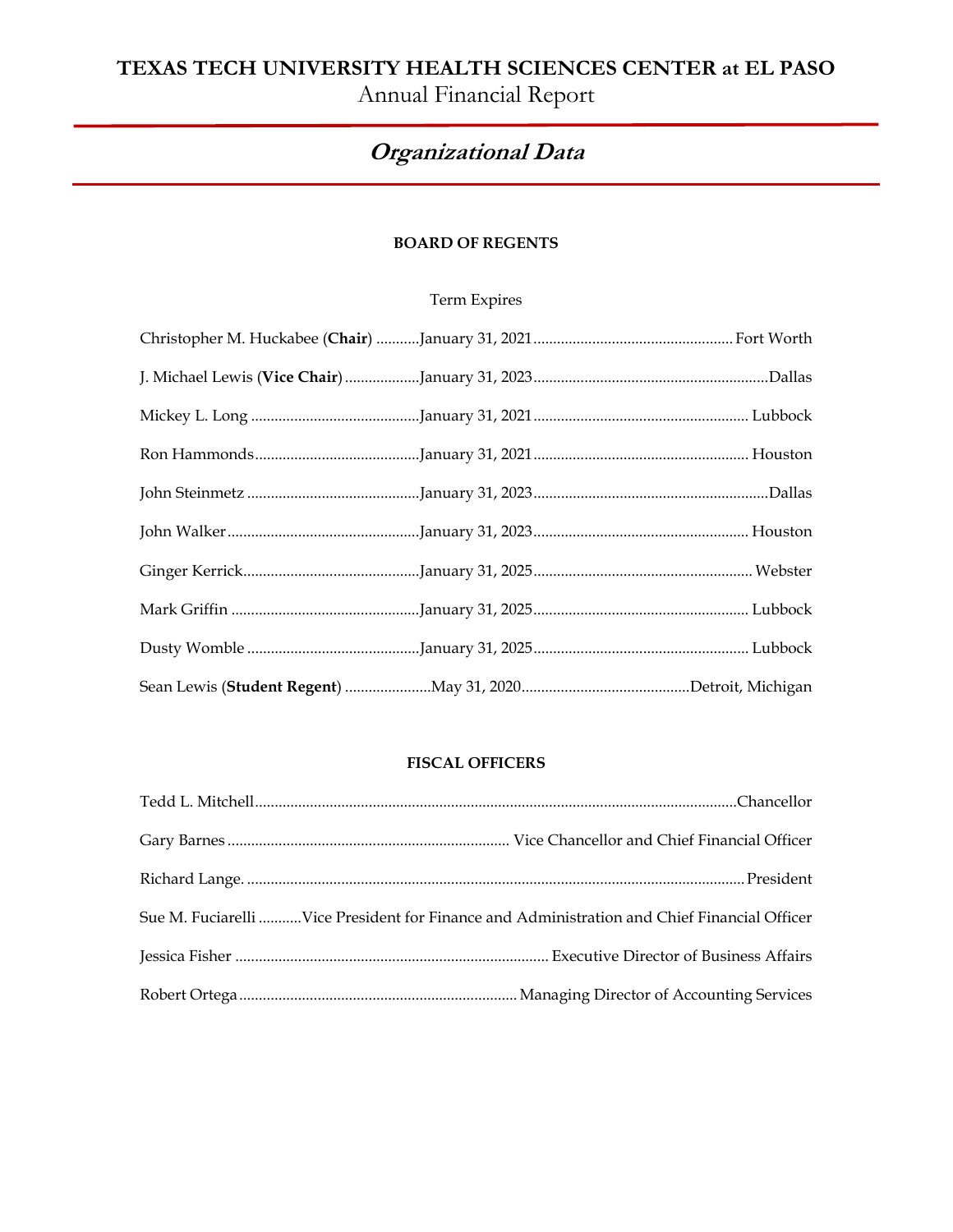Annual Financial Report

*U N A U D I T E D*

## **Comparative Statement of Net Position**

**As of August 31, 2019 and 2018**

|                                                | 2019                 |     | 2018               |
|------------------------------------------------|----------------------|-----|--------------------|
| <b>ASSETS</b>                                  |                      |     |                    |
| <b>Current Assets:</b>                         |                      |     |                    |
| Unrestricted Cash and Cash Equivalents         | \$<br>21,418,872.99  | \$  | 34,807,177.39      |
| Restricted Cash and Cash Equivalents           | 16,555,456.75        |     | 18,535,286.97      |
| Balance of Legislative Appropriations          | 19,103,153.15        |     | 12,768,803.97      |
| Receivables:                                   |                      |     |                    |
| Federal                                        | 375,308.60           |     | 373,588.06         |
| <b>Interest and Dividends</b>                  | 215,141.55           |     | 183,612.31         |
| Patient                                        | 8,663,866.74         |     | 9,631,192.32       |
| Student                                        | 25,668.65            |     | 56,823.10          |
| Contracts                                      | 10,652,955.07        |     | 12, 182, 521. 29   |
| Pledged Gifts                                  | 595,166.99           |     | 591,882.00         |
| Other                                          | 3,275,250.05         |     | 434,396.65         |
| Due from Other State Agencies                  | 5,680,521.00         |     | 4,534,077.32       |
| Inventories                                    | 459,342.49           |     | 178,974.14         |
| Prepaid Items                                  | 2,861,102.76         |     | 2,439,139.33       |
| Loans and Notes                                | 69,906.36            |     | 57,504.93          |
| <b>Total Current Assets</b>                    | \$<br>89,951,713.15  | \$  | 96,774,979.78      |
| Non-Current Assets:                            |                      |     |                    |
| Restricted Cash and Cash Equivalents           | \$<br>10.00          | \$  | 60.00              |
| Pledged Gifts Receivable                       | 5,672,158.80         |     | 6,109,244.16       |
| Loans and Notes                                | 766,345.94           |     | 1,137,970.19       |
| Restricted Investments                         | 37,292,202.55        |     | 39,174,976.82      |
| Unrestricted Investments                       | 152,264,966.81       |     | 129,789,661.73     |
| Capital Assets:                                |                      |     |                    |
| Non-Depreciable or Non-Amortizable             | 73,461,500.69        |     | 54,901,609.42      |
| Depreciable or Amortizable                     | 208, 841, 721.00     |     | 206,602,697.78     |
| less Accumulated Depreciation and Amortization | (118, 273, 451.67)   |     | (109, 026, 527.11) |
| <b>Total Non-Current Assets</b>                | \$<br>360,025,454.12 | SS. | 328,689,692.99     |
| <b>TOTAL ASSETS</b>                            | 449,977,167.27       |     | 425, 464, 672. 77  |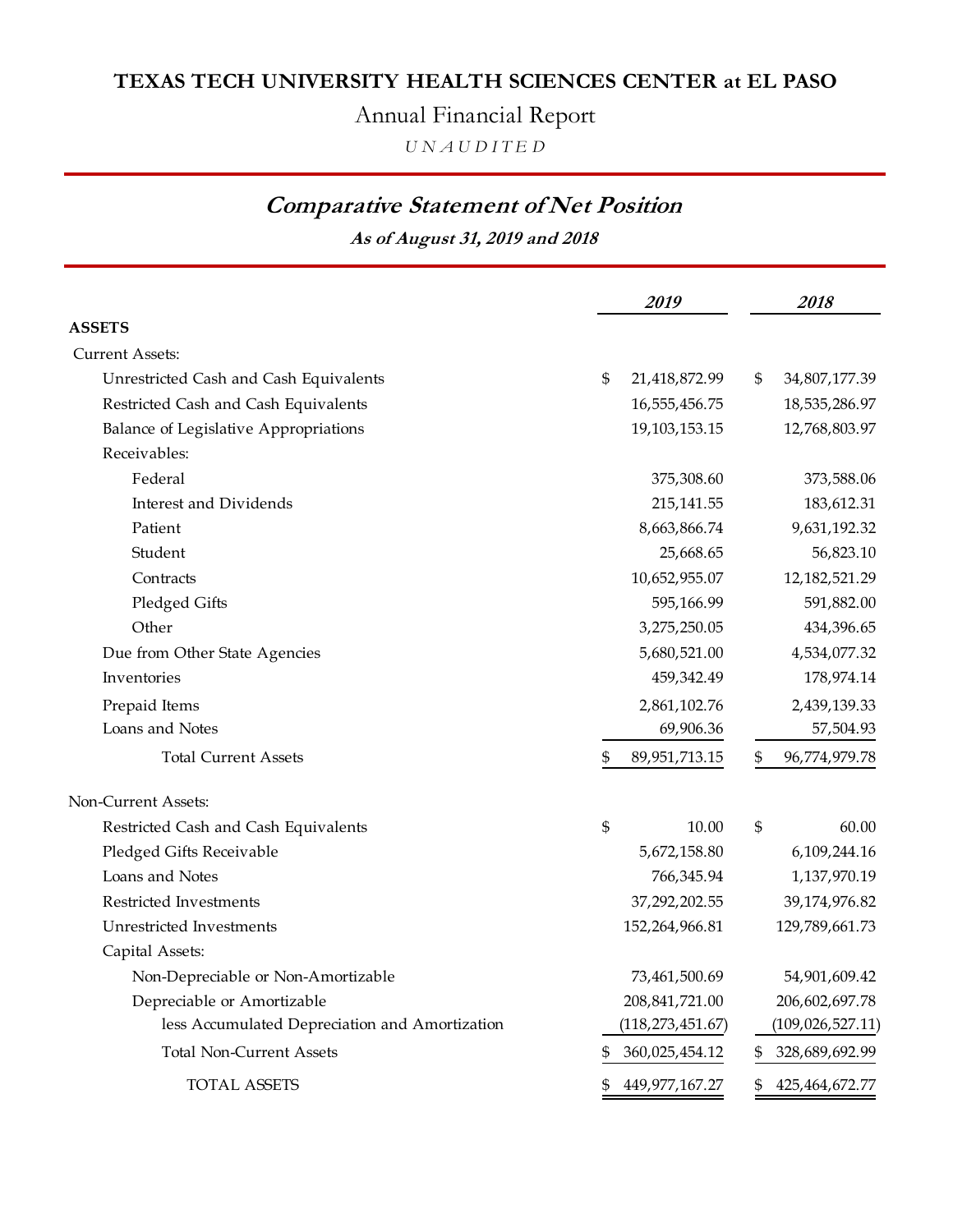Annual Financial Report

*U N A U D I T E D*

## **Comparative Statement of Net Position**

**As of August 31, 2019 and 2018**

|                                                 | 2019                    | 2018                    |
|-------------------------------------------------|-------------------------|-------------------------|
| <b>LIABILITIES</b>                              |                         |                         |
| <b>Current Liabilities:</b>                     |                         |                         |
| Payables:                                       |                         |                         |
| Accounts                                        | \$<br>6,563,187.39      | \$<br>5,080,001.33      |
| Payroll                                         | 13,330,457.95           | 12,533,488.91           |
| Due to Other State Agencies                     | 11,870.97               | 52,216.50               |
| Unclaimed Property Due to the State Treasury    | 19,846.83               | 13,493.09               |
| <b>Unearned Revenue</b>                         | 3,911,404.10            | 3,619,581.57            |
| Employees' Compensable Leave                    | 1,171,076.02            | 990,210.73              |
| Funds Held for Others                           | 167,341.33              | 121,105.21              |
| <b>Total Current Liabilities</b>                | \$<br>25, 175, 184. 59  | \$<br>22,410,097.34     |
| Non-Current Liabilities:                        |                         |                         |
| Unclaimed Property Due to the State Treasury    | \$<br>13,964.70         | \$<br>27,194.30         |
| Employees' Compensable Leave                    | 7,837,201.07            | 8,011,704.97            |
| <b>Total Non-Current Liabilities</b>            | \$<br>7,851,165.77      | \$<br>8,038,899.27      |
| <b>TOTAL LIABILITIES</b>                        | \$<br>33,026,350.36     | \$<br>30,448,996.61     |
| <b>NET POSITION</b>                             |                         |                         |
| Invested in Capital Assets, Net of Related Debt | \$<br>164,029,770.02    | 152,477,780.09<br>\$    |
| Restricted:                                     |                         |                         |
| Expendable:                                     |                         |                         |
| Capital Projects                                | 3,776,174.96            | 5,744,738.00            |
| Other                                           | 30,261,957.69           | 30,866,374.90           |
| Nonexpendable:                                  |                         |                         |
| Endowments                                      | 30,311,106.31           | 29,797,267.34           |
| Unrestricted                                    | 188,571,807.93          | 176, 129, 515.83        |
| <b>TOTAL NET POSITION</b>                       | 416,950,816.91          | 395,015,676.16          |
| TOTAL LIABILITIES AND NET POSITION              | 449, 977, 167. 27<br>\$ | \$<br>425, 464, 672. 77 |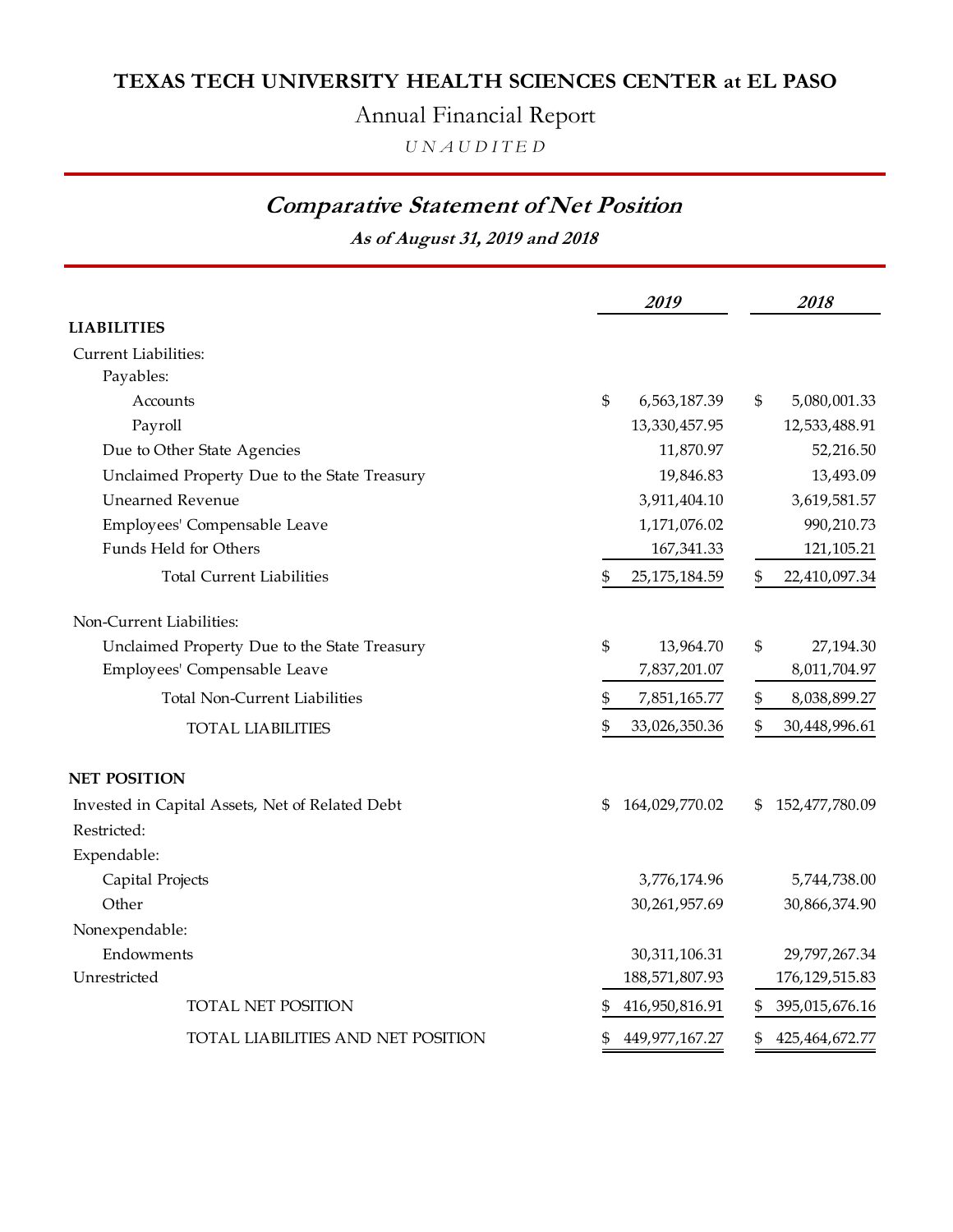Annual Financial Report

*U N A U D I T E D*

## **Comparative Statement of Revenues, Expenses, and Changes in Net Position**

**For the Years Ended of August 31, 2019 and 2018**

|                                               |                       | Restated                |
|-----------------------------------------------|-----------------------|-------------------------|
|                                               | 2019                  | 2018                    |
| <b>OPERATING REVENUE</b>                      |                       |                         |
| Tuition and Fee Revenue - Pledged             | \$<br>11,751,508.95   | \$<br>10,361,327.75     |
| Tuition and Fee Revenue                       | 461,251.39            | 449,026.92              |
| Discounts and Allowances                      | (2,061,066.89)        | (1,818,785.34)          |
| Net Professional Fees                         | 74,885,835.96         | 69,595,953.59           |
| Uncollectibles                                | (18,588,215.16)       | (17,772,661.70)         |
| Auxiliary Enterprises - Pledged               | 285,394.41            | 276,566.25              |
| Other Sales and Services - Pledged            | 303,310.96            | 318,403.17              |
| Other Sales and Services                      | 80,506.60             | 99,202.62               |
| Federal Grant Revenue - Pledged               |                       | 886,074.21              |
| <b>Federal Grant Revenue</b>                  | 2,424,935.49          | 1,855,738.78            |
| Federal Pass-Through Revenue                  | 201,040.86            | 175,829.75              |
| <b>Federal Contract Revenue</b>               | 314,118.77            | 278,443.33              |
| State Grant and Contract Revenue - Pledged    |                       | 183,337.16              |
| <b>State Grant and Contract Revenue</b>       | 1,778,700.94          | 1,600,618.67            |
| State Grant and Contract Pass-Through Revenue | 5,092,844.80          | 4,330,878.91            |
| Local Grant and Contract Revenue - Pledged    | 26,000.00             | 57,371.06               |
| Local Grant and Contract Revenue              | 60,467,216.14         | 60,752,548.79           |
| Private Grant and Contract Revenue - Pledged  | 44,687.74             | 109,606.76              |
| Private Grant and Contract Revenue            | 24,223,312.89         | 23,961,819.63           |
| Other Revenue                                 | 9,127,583.29          | 12,486,659.45           |
| <b>Total Operating Revenues</b>               | \$<br>170,818,967.14  | \$<br>168, 187, 959. 76 |
| <b>OPERATING EXPENSE</b>                      |                       |                         |
| Salaries and Wages                            | \$<br>148,507,901.14  | \$<br>143,424,869.19    |
| Payroll Related Costs                         | 35,625,556.28         | 34,068,521.36           |
| Professional Fees and Services                | 7,312,109.27          | 6,772,068.82            |
| Federal Grant Pass-Through Expense            | 20,357.69             |                         |
| State Grant Pass-Through Expense              | 40,835.17             | 36,684.42               |
| Travel                                        | 1,855,389.94          | 1,674,974.01            |
| Materials and Supplies                        | 3,897,028.77          | 3,612,757.75            |
| Communications and Utilities                  | 5,121,024.02          | 4,823,707.90            |
| Repairs and Maintenance                       | 4,007,165.44          | 4,136,786.60            |
| Rentals and Leases                            | 4,488,933.52          | 4,628,983.81            |
| Printing and Production                       | 347,698.15            | 269,562.57              |
| Depreciation and Amortization                 | 10,244,375.94         | 10,723,261.86           |
| Bad Debt Expense (Recovery)                   | 114,374.12            | 16,734.92               |
| <b>Interest Expense</b>                       | 1,274.67              | 1,312.95                |
| Scholarships                                  | 1,508,189.73          | 1,451,947.56            |
| Claims and Judgments                          | 57,259.02             | 182,671.00              |
| Other Expenses                                | 14,743,477.74         | 13,720,361.51           |
| <b>Total Operating Expenses</b>               | 237,892,950.61<br>\$  | \$<br>229,545,206.23    |
| <b>Operating Loss</b>                         | (67,073,983.47)<br>\$ | \$<br>(61, 357, 246.47) |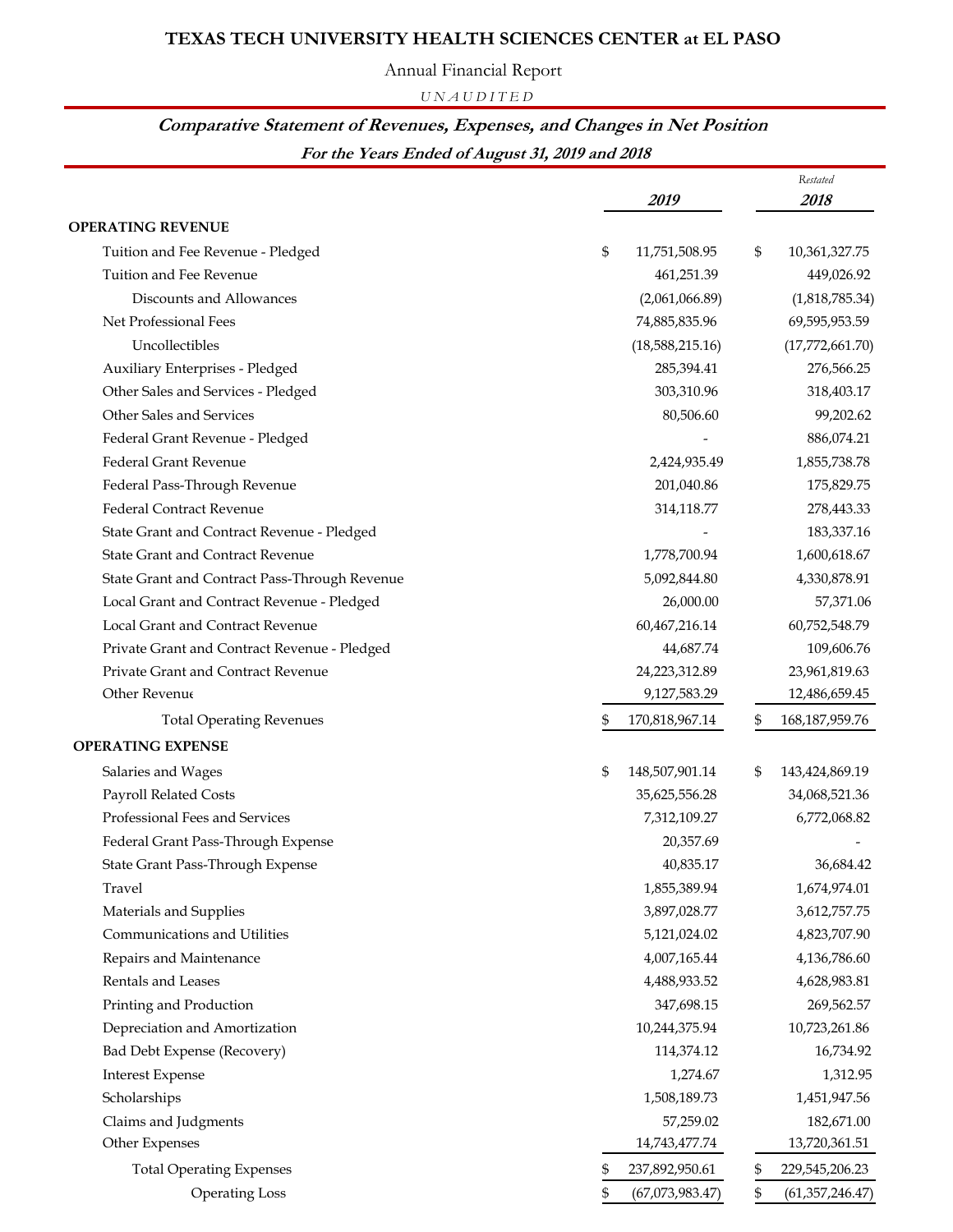Annual Financial Report

*U N A U D I T E D*

#### **Comparative Statement of Revenues, Expenses, and Changes in Net Position**

**For the Years Ended of August 31, 2019 and 2018**

|                                                                      | 2019                 | Restated<br>2018     |
|----------------------------------------------------------------------|----------------------|----------------------|
| <b>NON-OPERATING REVENUES (EXPENSES)</b>                             |                      |                      |
| Legislative Appropriations Revenue                                   | \$<br>75,844,369.49  | \$<br>75,659,464.59  |
| <b>Federal Grant Revenue</b>                                         | 689,152.00           | 588,453.00           |
| Gifts                                                                | 3,140,070.75         | 3,059,506.87         |
| Gifts - Pledged                                                      |                      | 2,091.00             |
| Interest and Investment Income (Expense) - Pledged                   | 706,784.29           | 1,422,238.47         |
| Interest and Investment Income (Expense)                             | 2,303,716.10         | 4,390,538.00         |
| Gain (Loss) Sale of Capital Assets                                   | (1,843.87)           | (112, 137.24)        |
| Net Increase (Decrease) in Fair Value of Investments                 | 712,462.78           | 2,195,473.60         |
| Other Expenses                                                       | (4,605.60)           |                      |
| Other Revenues - Pledged                                             | 6,158.85             | 2,405.58             |
| Other Revenues                                                       | 308,674.88           | 630,653.93           |
| <b>Total Non-Operating Revenues (Expenses)</b>                       | \$<br>83,704,939.67  | \$<br>87,838,687.80  |
| CAPITAL CONTRIBUTIONS, ENDOWMENTS, AND TRANSFERS                     |                      |                      |
| Capital Contributions                                                | \$<br>874,942.87     | \$<br>816,721.49     |
| Legislative Appropriations Revenue for Capital (HEAF)                | 6,234,075.00         | 6,234,075.00         |
| Increases from Interagency Transfers of Capital Assets               | 7,517.16             | 36,524.05            |
| Decreases from Interagency Transfers of Capital Assets               |                      | (75, 340.28)         |
| Net Transfers from (to) Texas Tech University Health Sciences Center | 46,735.58            | 85,535.60            |
| Net Transfers from (to) Texas Tech University                        | 1,895.35             | (60, 107.71)         |
| Net Transfers from (to) Texas Tech University System                 | 9,677,857.59         | 23,884,072.34        |
| Legislative Transfers Out (Texas Tech University System)             | (11,538,839.00)      | (11,614,092.50)      |
| Capital Contributions and Transfers                                  | \$<br>5,304,184.55   | \$<br>19,307,387.99  |
| TOTAL CHANGE IN NET POSITION                                         | \$<br>21,935,140.75  | \$<br>45,788,829.32  |
| Net Position, September 1st                                          | \$<br>395,015,676.16 | \$<br>349,226,846.84 |
| Net Position, August 31st                                            | \$<br>416,950,816.91 | \$<br>395,015,676.16 |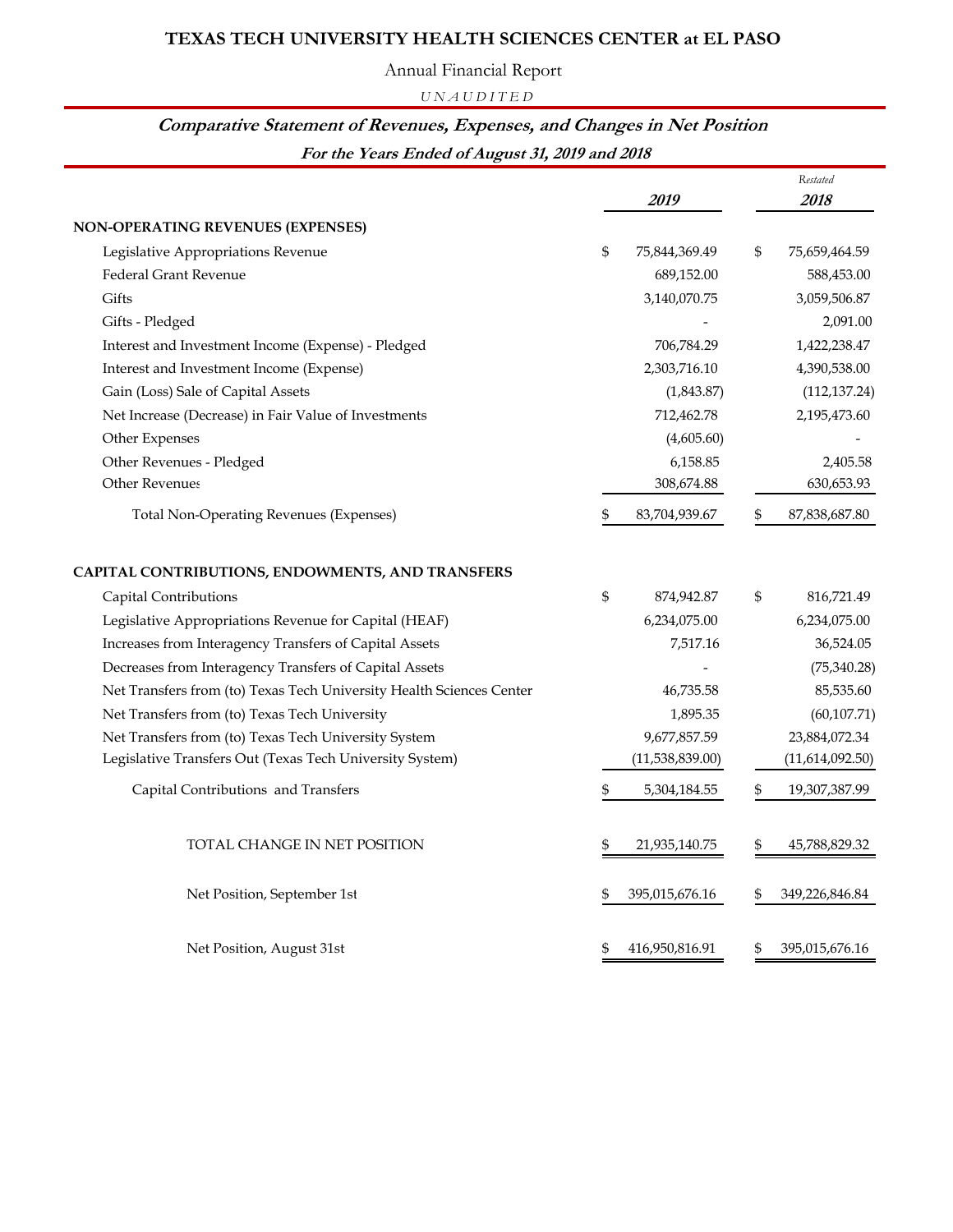Annual Financial Report

 *U N A U D I T E D*

## **Comparative Matrix of Operating Expenses by Function**

**For the Years Ended August 31, 2019 and 2018**

| <b>OPERATING EXPENSES</b>          | <b>INSTRUCTION</b>   | <b>RESEARCH</b>     | <b>PUBLIC SERVICE</b>        | <b>PATIENT</b><br>CARE | <b>ACADEMIC</b><br><b>SUPPORT</b> | <b>STUDENT</b><br><b>SERVICES</b> |
|------------------------------------|----------------------|---------------------|------------------------------|------------------------|-----------------------------------|-----------------------------------|
| Salaries and Wages                 | \$<br>84,643,593.29  | \$<br>5,893,413.86  | $\mathfrak{s}$<br>828,657.13 | \$15,939,041.22 \$     | 25,545,155.17                     | 1,433,472.20<br>- \$              |
| Payroll Related Costs              | 15,567,724.74        | 1,695,943.30        | 221,346.23                   | 5,684,625.65           | 7,273,719.29                      | 361,573.46                        |
| Professional Fees and Services     | 5,128,797.36         | 286,560.26          | 61,307.57                    | 20,317.59              | 865,439.94                        | 22,242.29                         |
| Travel                             | 912,034.28           | 148,856.84          | 44,885.33                    | 17,169.91              | 473,427.50                        | 67,570.18                         |
| Supplies and Materials             | 1,488,562.69         | 478,399.24          | 28,993.00                    | 92,651.81              | 1,050,331.11                      | 201,919.18                        |
| Communications and Utilities       | 809,932.41           | 34,344.71           | 1,307.10                     | 46,470.82              | 2,272,055.75                      | 117,485.93                        |
| Maintenance and Repair             | 602,474.06           | 722,997.36          | 1,482.38                     | 5,565.65               | 1,179,831.08                      | 127,489.44                        |
| Rentals and Leases                 | 2,130,721.86         | 28,150.19           | 2,420.00                     | 71,400.80              | 1,806,025.52                      | 28,779.09                         |
| Printing and Production            | 54,373.01            | 19,822.78           | 3,744.54                     | 2,103.86               | 159,526.29                        | 15,322.61                         |
| <b>Interest Expense</b>            | 174.55               | 73.74               |                              |                        | 663.56                            | 106.52                            |
| Claims and Judgments               | 57,259.02            |                     |                              |                        |                                   |                                   |
| Other Expenses                     | 3,501,534.83         | 1,080,214.00        | 118,224.62                   | 102,452.63             | 5,747,237.02                      | 558,466.15                        |
| <b>Bad Debt Expense (Recovery)</b> |                      |                     |                              |                        |                                   | 14,374.12                         |
| Scholarships and Fellowships       |                      |                     |                              |                        | 662,404.17                        |                                   |
| Federal Grant Pass-Through Exp     | 20,357.69            |                     |                              |                        |                                   |                                   |
| State Grant Pass-Through Exp       |                      | 40,835.17           |                              |                        |                                   |                                   |
| Depreciation and Amortization      |                      |                     |                              |                        |                                   |                                   |
| FY 2019                            | 114,917,539.79       | 10,429,611.45<br>\$ | \$<br>1,312,367.90           | \$21,981,799.94        | \$<br>47,035,816.40               | 2,948,801.17<br>\$                |
| FY 2018                            | \$<br>108,245,056.97 | 11,095,002.23<br>\$ | 2,820,707.37<br>\$           | \$20,371,012.71        | \$<br>49,800,416.67               | 3,124,008.31<br>\$                |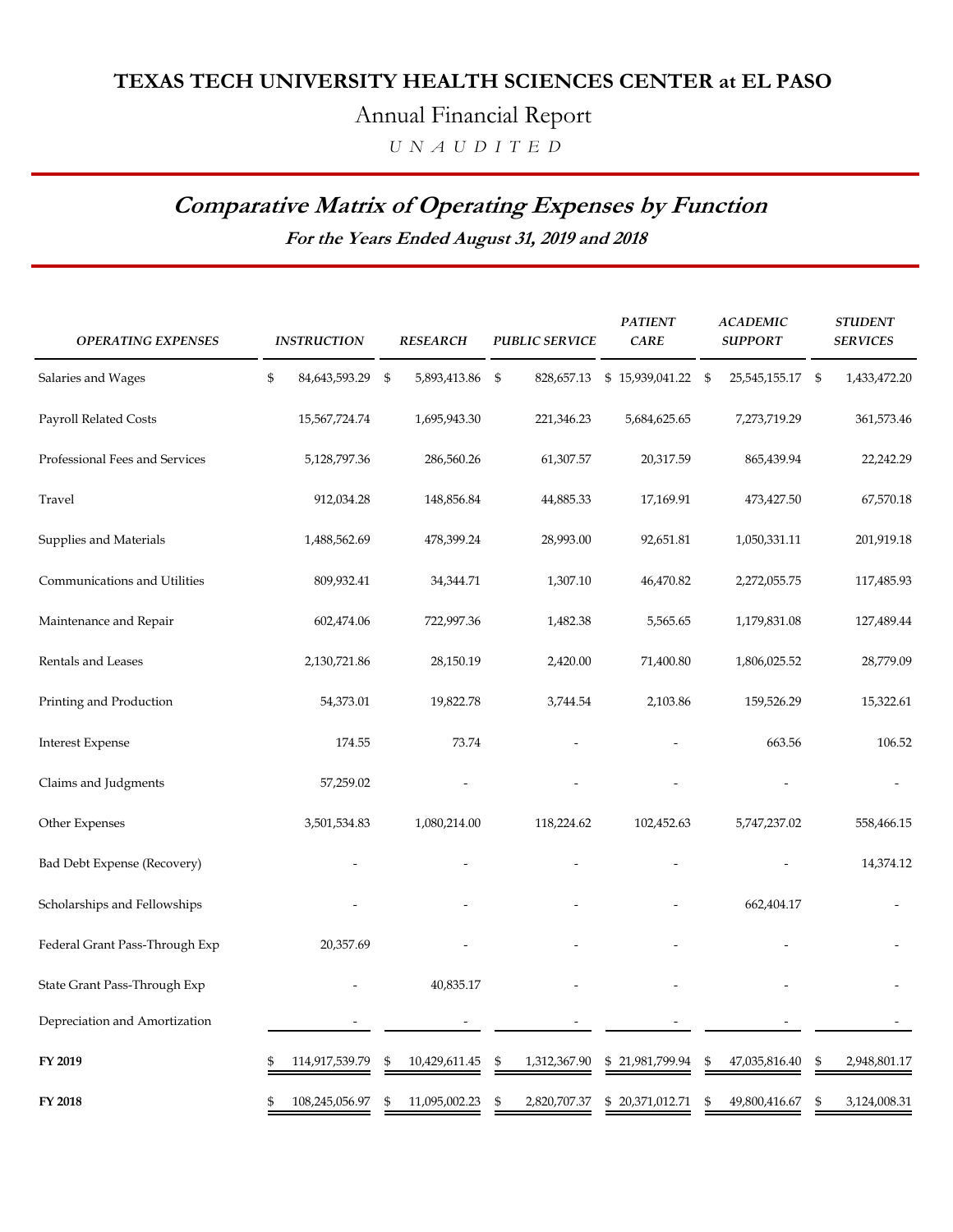Annual Financial Report

 *U N A U D I T E D*

## **Comparative Matrix of Operating Expenses by Function**

**For the Years Ended August 31, 2019 and 2018**

| <b>OPERATING EXPENSES</b>      | <b>INSTITUTIONAL MAINTENANCE</b><br><b>SUPPORT</b> | OPERATION &<br>OF PLANT | SCHOLARSHIPS &<br><b>FELLOWSHIPS</b> | <b>AUXILIARY</b><br><b>ENTERPRISES</b> | <b>DEPRECIATION</b><br>$\mathcal{E}% _{0}$<br><b>AMORTIZATION</b> | <b>TOTAL</b><br><b>EXPENSES</b> |
|--------------------------------|----------------------------------------------------|-------------------------|--------------------------------------|----------------------------------------|-------------------------------------------------------------------|---------------------------------|
| Salaries and Wages             | \$<br>10,587,860.03                                | \$<br>3,542,475.83      | \$<br>1,600.00                       | \$<br>92,632.41 \$                     |                                                                   | \$148,507,901.14                |
| Payroll Related Costs          | 3,420,456.41                                       | 1,357,966.04            | 124.41                               | 42,076.75                              |                                                                   | 35,625,556.28                   |
| Professional Fees and Services | 790,103.03                                         | 137,341.23              |                                      |                                        | $\overline{\phantom{a}}$                                          | 7,312,109.27                    |
| Travel                         | 177,232.28                                         | 12,787.22               |                                      | 1,426.40                               |                                                                   | 1,855,389.94                    |
| Supplies and Materials         | 115,120.90                                         | 440,130.57              |                                      | 920.27                                 |                                                                   | 3,897,028.77                    |
| Communications and Utilities   | 303,755.12                                         | 1,526,489.98            |                                      | 9,182.20                               |                                                                   | 5,121,024.02                    |
| Maintenance and Repair         | 322,979.01                                         | 1,028,156.58            |                                      | 16,189.88                              |                                                                   | 4,007,165.44                    |
| Rentals and Leases             | 279,894.67                                         | 139,353.06              |                                      | 2,188.33                               |                                                                   | 4,488,933.52                    |
| Printing and Production        | 84,969.26                                          | 4,178.88                |                                      | 3,656.92                               |                                                                   | 347,698.15                      |
| <b>Interest Expense</b>        | 37.04                                              | 178.49                  |                                      | 40.77                                  |                                                                   | 1,274.67                        |
| Claims and Judgments           |                                                    |                         |                                      |                                        |                                                                   | 57,259.02                       |
| Other Expenses                 | 2,063,024.64                                       | 1,549,960.62            |                                      | 22,363.23                              |                                                                   | 14,743,477.74                   |
| Bad Debt Expense (Recovery)    |                                                    |                         | 100,000.00                           |                                        |                                                                   | 114,374.12                      |
| Scholarships and Fellowships   |                                                    |                         | 845,785.56                           |                                        |                                                                   | 1,508,189.73                    |
| Federal Grant Pass-Through Exp |                                                    |                         |                                      |                                        |                                                                   | 20,357.69                       |
| State Grant Pass-Through Exp   |                                                    |                         |                                      |                                        |                                                                   | 40,835.17                       |
| Depreciation and Amortization  |                                                    |                         |                                      |                                        | 10,244,375.94                                                     | 10,244,375.94                   |
| FY 2019                        | 18, 145, 432. 39                                   | 9,739,018.50<br>\$      | \$<br>947,509.97                     | \$<br>190,677.16                       | \$<br>10,244,375.94                                               | \$237,892,950.61                |
| FY 2018                        | 11,916,335.90                                      | \$10,519,840.97         | \$<br>713,518.84                     | \$<br>216,044.40                       | \$<br>10,723,261.86                                               | \$229,545,206.23                |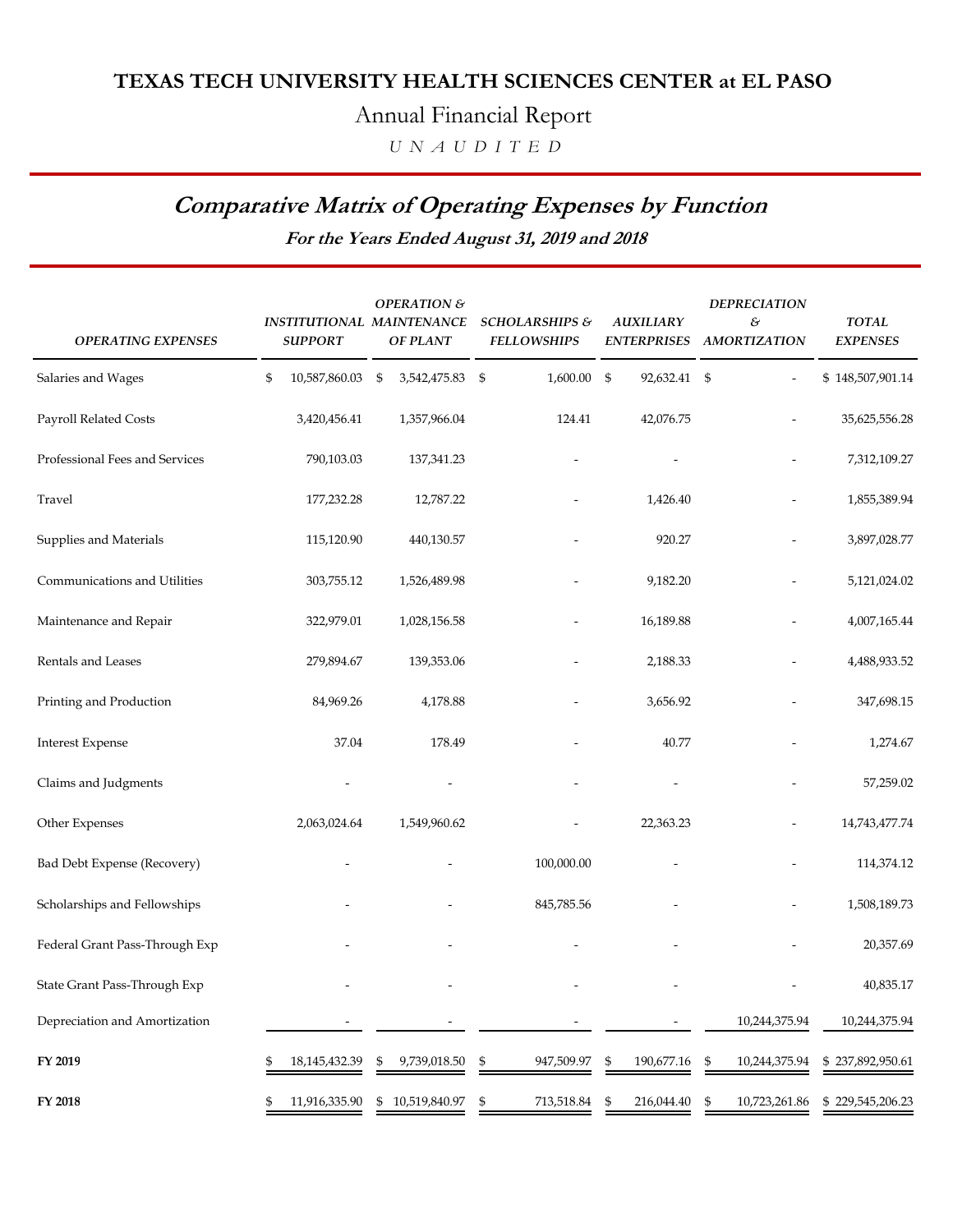Annual Financial Report

 *U N A U D I T E D*

## **Comparative Statement of Cash Flows**

**For the Year Ended August 31, 2019 and 2018**

|                                                                               | 2019                  | Restated<br>2018      |
|-------------------------------------------------------------------------------|-----------------------|-----------------------|
|                                                                               |                       |                       |
| Cash Flows from Operating Activities<br>Cash Inflows                          |                       |                       |
| Collections from Student Tuition and Fees                                     | \$<br>10,467,612.94   | \$<br>9,609,136.23    |
| Collections from Grants and Contracts                                         | 96,061,692.68         | 99,702,952.60         |
| Collections from Patients and Insurers                                        | 57,304,080.18         | 51,376,461.90         |
| Collections of Loan Program Proceeds                                          | 297,394.80            | 593,489.90            |
| Collections from Auxiliary Enterprises                                        | 296,182.76            | 283,766.78            |
| Collections from Other Operating Activities                                   | 6,634,545.66          | 12,839,924.63         |
| Cash Outflows                                                                 |                       |                       |
| Payments to Suppliers                                                         | (25,989,883.55)       | (25, 219, 691.79)     |
| Payments to Employees for Salaries                                            | (148, 084, 454.52)    | (142, 111, 896.20)    |
| Payments to Employees for Benefits                                            | (35, 159, 858.26)     | (34, 193, 298.92)     |
| Payments for Loans Provided to Students                                       | (452, 922.61)         | (591,001.24)          |
| Payments for Unemployment Benefits                                            | (85, 814.21)          | (71, 319.10)          |
| Payments for Other Operating Activities                                       | (16,308,926.49)       | (18,803,248.07)       |
| Net Cash Used for Operating Activities                                        | \$<br>(55,020,350.62) | \$<br>(46,584,723.28) |
| Cash Flows from Non-Capital Financing Activities                              |                       |                       |
| Cash Inflows                                                                  |                       |                       |
| Proceeds from Legislative Appropriations                                      | \$<br>69,510,020.31   | \$<br>71,556,235.37   |
| Proceeds from Net Transfers from Texas Tech University                        | 1,895.35              |                       |
| Proceeds from Net Transfers from Texas Tech University Health Sciences Center | 46,735.58             | 85,535.60             |
| Proceeds from Net Transfers from Texas Tech University System                 | 1,500.00              |                       |
| Proceeds from Agency Transactions                                             | 14,345,909.97         | 14,131,280.00         |
| Proceeds from Non-Capital Gifts                                               | 3,573,871.12          | 3,952,849.00          |
| Proceeds from Non-Capital Grants                                              | 689,152.00            | 588,453.00            |
| Proceeds from Other Non-Capital Financing Activities                          | 361,069.85            | 681,994.33            |
| Cash Outflows                                                                 |                       |                       |
| Payments for Net Transfers to Texas Tech University                           |                       | (60, 107.71)          |
| Payments for Net Transfers to Texas Tech University System                    | (1,992,805.14)        | (1,912,719.93)        |
| Payments for Other Uses                                                       | (14,350,515.57)       | (14, 131, 280.00)     |
| Net Cash Provided by Non-Capital Financing Activities                         | 72,186,833.47         | \$<br>74,892,239.66   |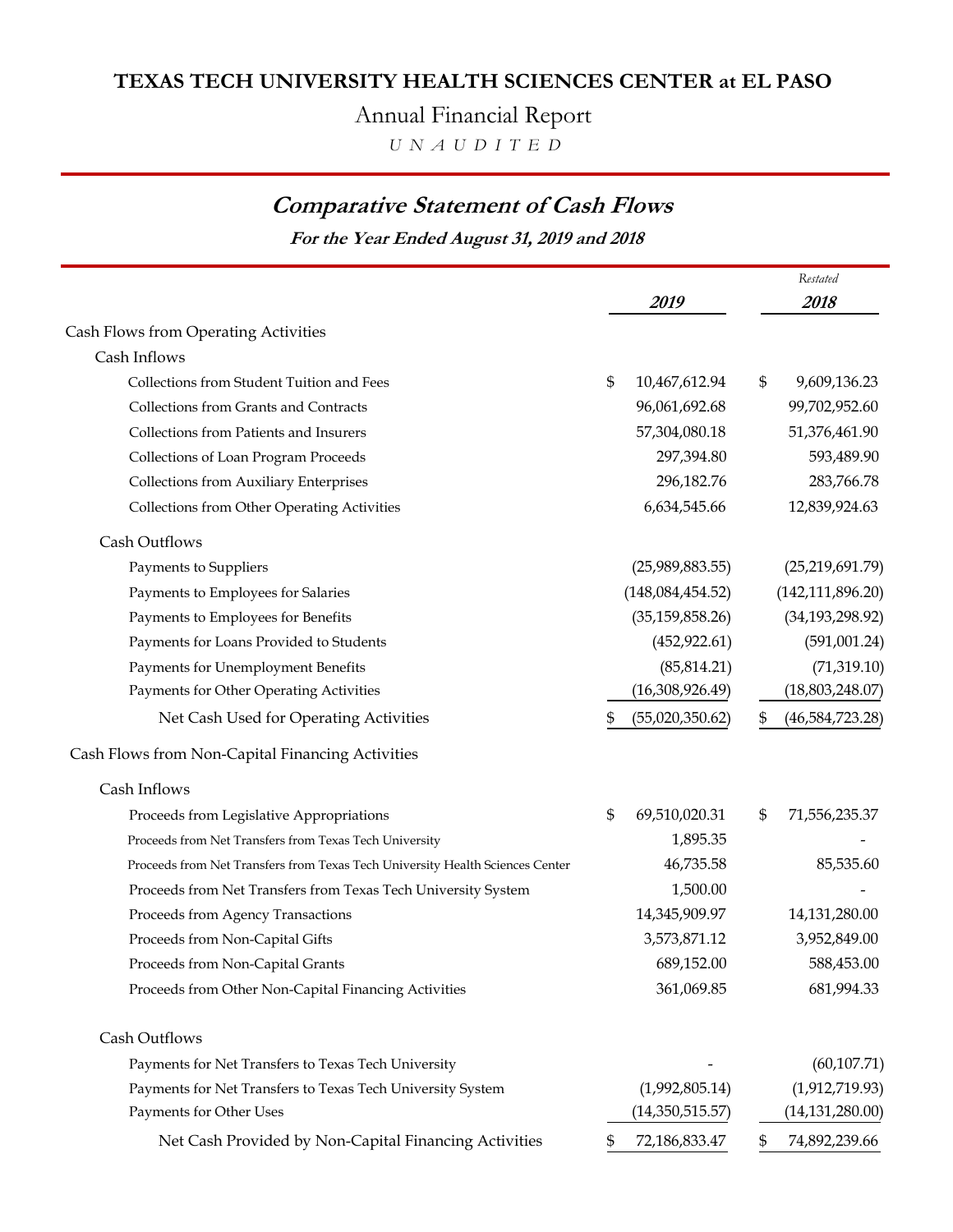Annual Financial Report

 *U N A U D I T E D*

## **Comparative Statement of Cash Flows**

**For the Year Ended August 31, 2019 and 2018**

| Cash Flows from Capital and Related Financing Activities   | 2019                | Restated<br>2018       |
|------------------------------------------------------------|---------------------|------------------------|
|                                                            |                     |                        |
| Cash Inflows                                               |                     |                        |
| Proceeds from Sale of Capital Assets                       | \$<br>2,322.00      | \$<br>2,012.00         |
| Proceeds from Capital Gifts                                | 848,000.00          | 777,333.33             |
| Proceeds from Legislative Appropriations for Capital       | 6,234,075.00        | 6,234,075.00           |
| Proceeds from Transfers from Texas Tech University System  | 12,639,925.73       | 24,693,330.95          |
| Cash Outflows                                              |                     |                        |
| Payments for Purchases of Capital Assets                   | (21,766,071.71)     | (27, 219, 824.60)      |
| Payments for Transfers to Texas Tech University System     | (12,509,602.00)     | (12,509,605.50)        |
| Net Cash Used for Capital and Related Financing Activities | (14, 551, 350.98)   | \$<br>(8,022,678.82)   |
| Cash Flows from Investing Activities                       |                     |                        |
| Cash Inflows                                               |                     |                        |
| Proceeds from Sales and Maturities of Investments          | \$<br>29,729,440.54 | \$<br>10,255,765.27    |
| Proceeds from Interest and Dividends on Investments        | 6,447,929.14        | 7,753,124.42           |
| Cash Outflows                                              |                     |                        |
| Payments for Purchases of Investments                      | (54, 160, 686.17)   | (23,894,512.92)        |
| Net Cash Used for Investing Activities                     | (17,983,316.49)     | \$<br>(5,885,623.23)   |
| TOTAL NET CASH FLOWS                                       | (15,368,184.62)     | \$<br>14,399,214.33    |
| Cash and Cash Equivalents, September 1st                   | 53, 342, 524. 36    | 38,943,310.03          |
| Cash and Cash Equivalents, August 31st                     | \$<br>37,974,339.74 | \$<br>53, 342, 524. 36 |